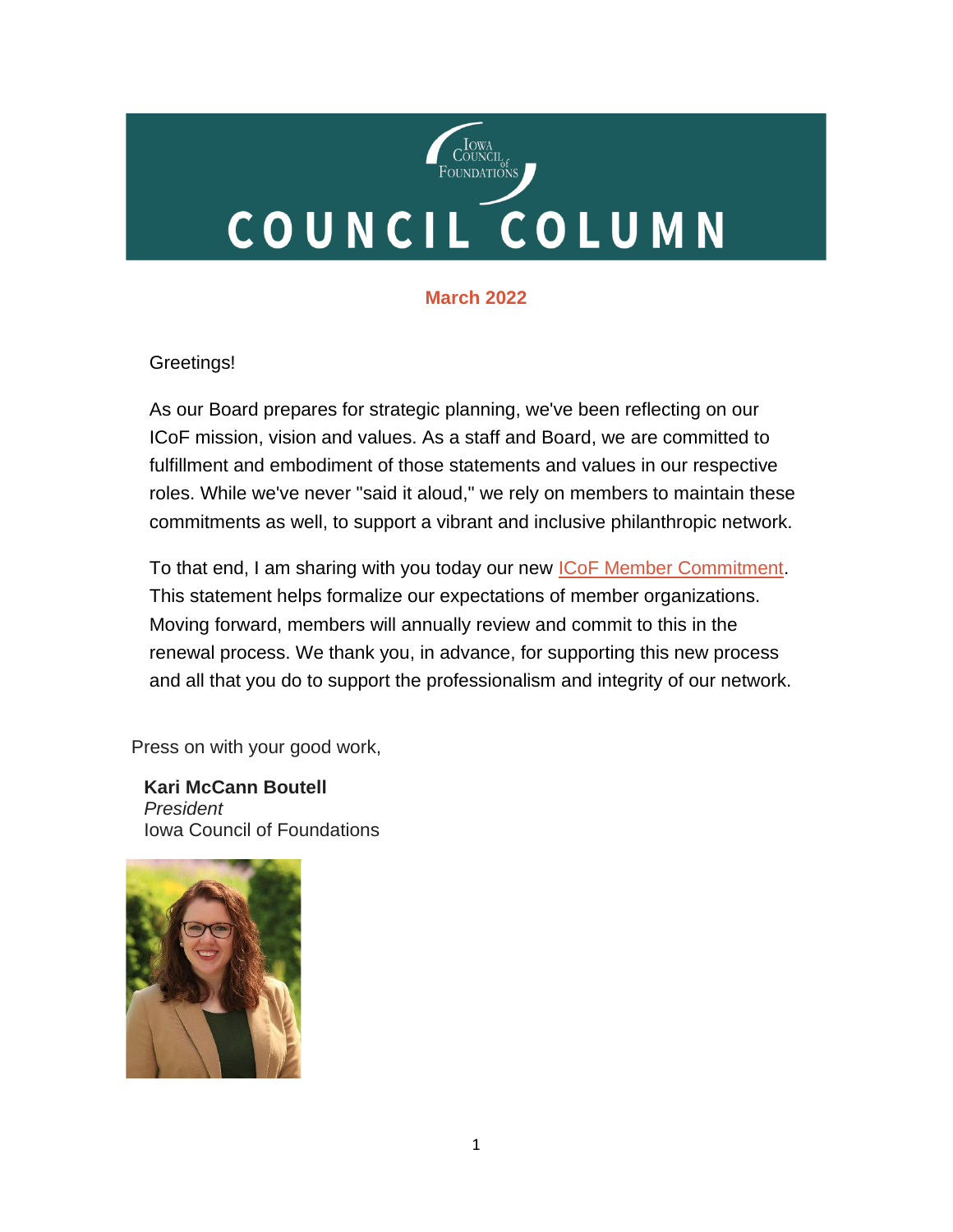# **Upcoming ICoF Events**

## **New Member Mixer**

Thursday, April 14 | 10 - 11:15 am | Zoom

Are you new to the ICoF network? We hope you will join us for our virtual New Member Mixer. This event is especially for new network members and also people who are new to their roles or their organizations. Or, if you have been a member for awhile but would like a refresher on your ICoF membership benefits, please join us!

Kari and Laura wanted to provide this space so you can make the most out of your ICoF membership. You will learn more about what we do, membership benefits, and what's on the horizon. There will also be plenty of time for asking questions and getting to know some of your peers in Iowa's philanthropic community.

## **[Learn More and Register](https://icof.wildapricot.org/event-4757188)**

## **Cybersecurity Training**

Wednesday, April 27 | 10 - 11 am | Zoom

While it may not be the most fun topic, multiple incidents in [our](https://philanthropynewsdigest.org/features/techsoup-pnd/nonprofits-beware-you-can-get-hacked-too) [state](https://www.desmoinesregister.com/story/money/agriculture/2021/09/20/russia-linked-cyberattack-blackmatter-ransomware-iowa-grain-cooperative/5788957001/) and our [field](https://www.independent.co.uk/news/business/news/george-soros-emails-published-by-russian-hackers-us-security-services-dcleaks-wikileaks-a7192396.html) have shown that cybersecurity is something we should all be aware of. The ICoF has been doing our own work in this area and have learned a lot -- there was so much we didn't know that we didn't know!

We wanted to bring this introductory training to our members and Iowa community foundations to help raise awareness and answer your questions about where to start with cybersecurity. This session will be of benefit to all ICoF members -- no matter what your IT/security responsibilities are at your organization, or the type or size of the organization where you work.

Training will be provided by Twin State Technical Services and will be held over Zoom. A link will be provided in your registration confirmation email and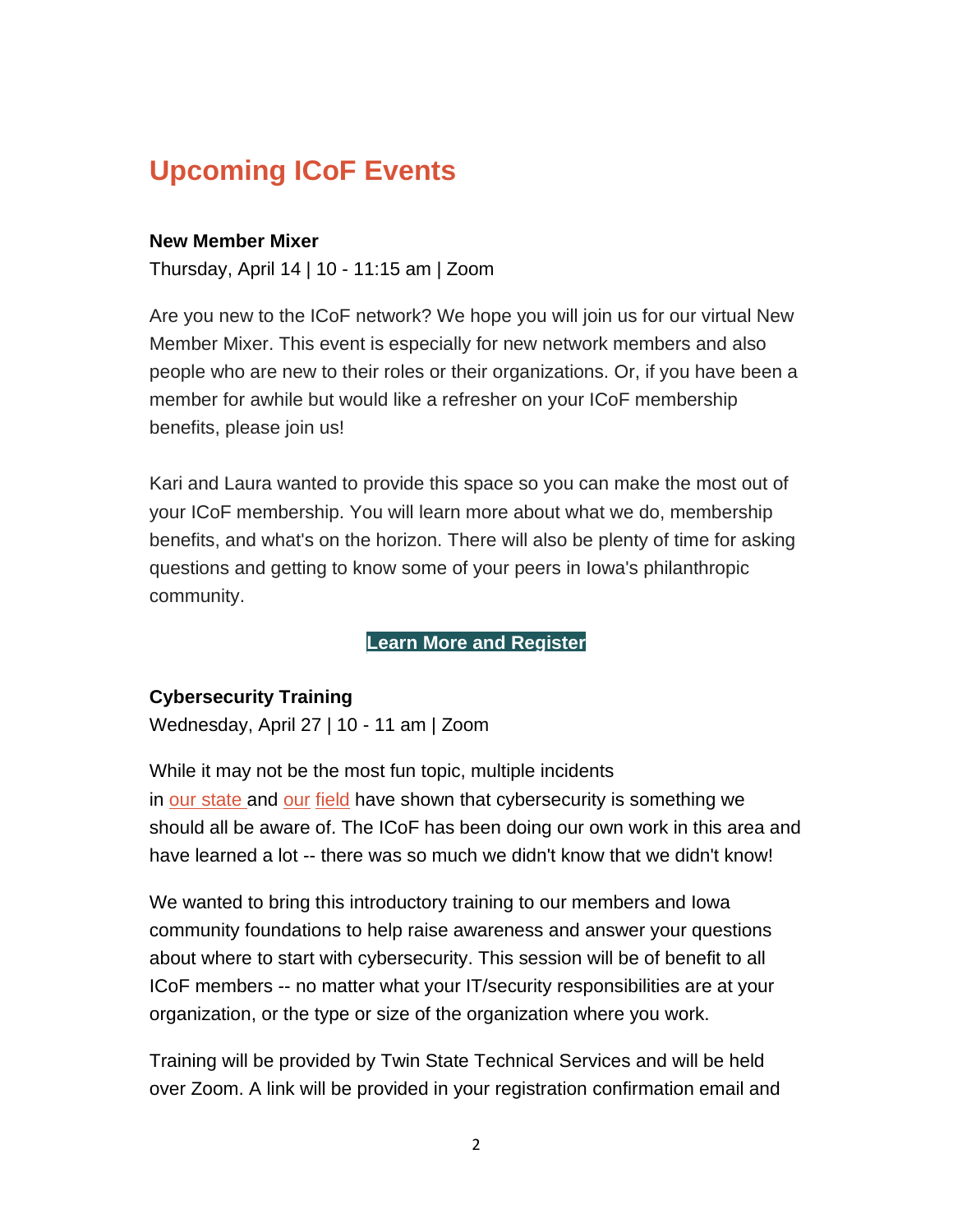an emailed reminder the day before. This event is free for ICoF members and Iowa community foundations thanks to a grant from the The Funders' Network.

## **[Learn More and Register](https://icof.wildapricot.org/event-4720722)**

# **Spring Quarterly Membership Meeting + Annual Meeting:** *Reconnecting, Reflecting, and Reenergizing*

Thursday, May 12 | 10 am - 2:30 pm Greater Des Moines Botanical Garden

You read that right. We're going to meet – IN PERSON – in May! We look forward to bringing everyone back together after spending over two years apart. This membership meeting will be a bit different than a typical content session. Here's what you can expect when we gather:

**Reconnecting:** Plenty of unstructured, unscheduled time to reconnect with your colleagues.

**Reflecting:** Space to reflect on the past two years, what we collectively experienced both personally and as philanthropy practitioners.

**Reenergizing:** Time to hear from your colleagues about what they have been up to and what's on the horizon.

We will also conduct the FY22 ICoF Annual Meeting and elect new board members. Please register now to join us!

**[Learn More and Register](https://icof.wildapricot.org/event-4693038)**

## **Rural Equity Leadership Series**

May 17, June 14, July 12 | 10 am - 11:30 am | Zoom

Leaders in Iowa know the importance of making their communities welcoming and inclusive places to live, work, raise families and retire. Successful communities understand that centering equity in these conversations ensures that reality for all Iowans and newcomers. Census data tells us that demographics in Iowa are shifting, and we must adapt and evolve as our communities change.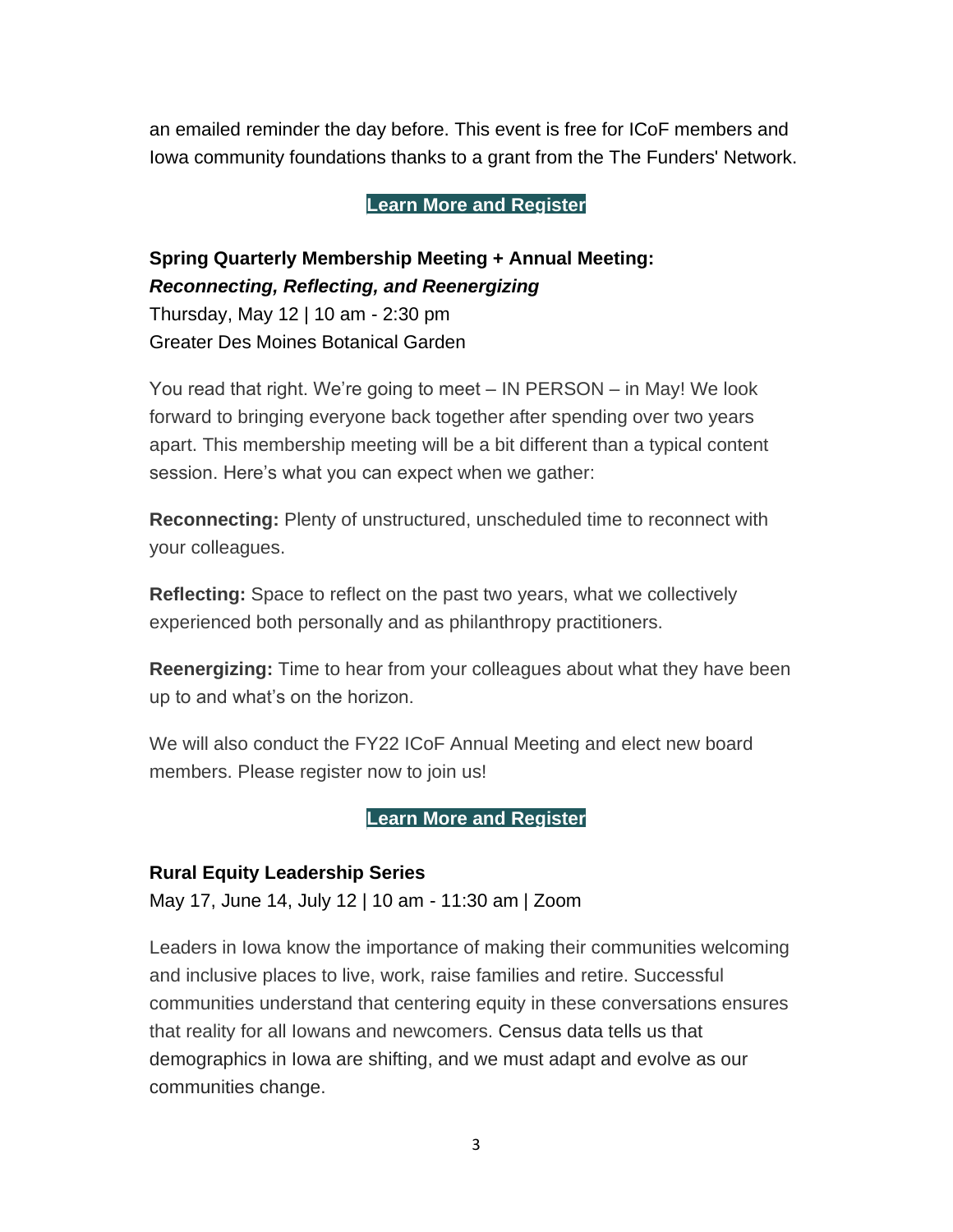Understanding rural equity and leading racial equity conversations in rural Iowa is good, important and sometimes challenging work. Leaders have been asking us questions like:

- Where do we start? What language do we use?
- How do we support newcomers and diverse populations in our rural towns?
- How do we lead these conversations with business and community partners?

If you've been asking these questions, this three-part series is for you! These interactive conversations will give rural Iowa leaders knowledge and tools to apply in their work. The series will equip leaders to bring their communities/ counties together around what they love most about their unique place and the people who call it home.

This series will create a network of regional leaders committed to rural equity who will continue to be allies for each other, as we collectively build bridges and learn to communicate across cultures in rural Iowa. We will use tools developed for the Community Heart & Soul® process that are designed to do meaningful community engagement work in small, rural towns. The tools involve all voices and bring people together around the things that matter most. We hope you will join us - and consider inviting a colleague or fellow community leader to participate with you as well!

## **[Learn More and Register](https://icof.wildapricot.org/event-4669692)**

# **Public Policy Update**

**State:** [HF2566](https://www.legis.iowa.gov/legislation/BillBook?ga=89&ba=HF%202566) passed a House floor vote 87-6. It now heads to the Senate.

**Federal:** As you may know, the Senate Finance Committee held a hearing last week focusing on charitable giving and the nonprofit sector. You may watch the hearing, read member statements, and read testimony from witnesses [here.](https://www.finance.senate.gov/hearings/examining-charitable-giving-and-trends-in-the-nonprofit-sector) The ICoF, in partnership with United Ways of Iowa, will be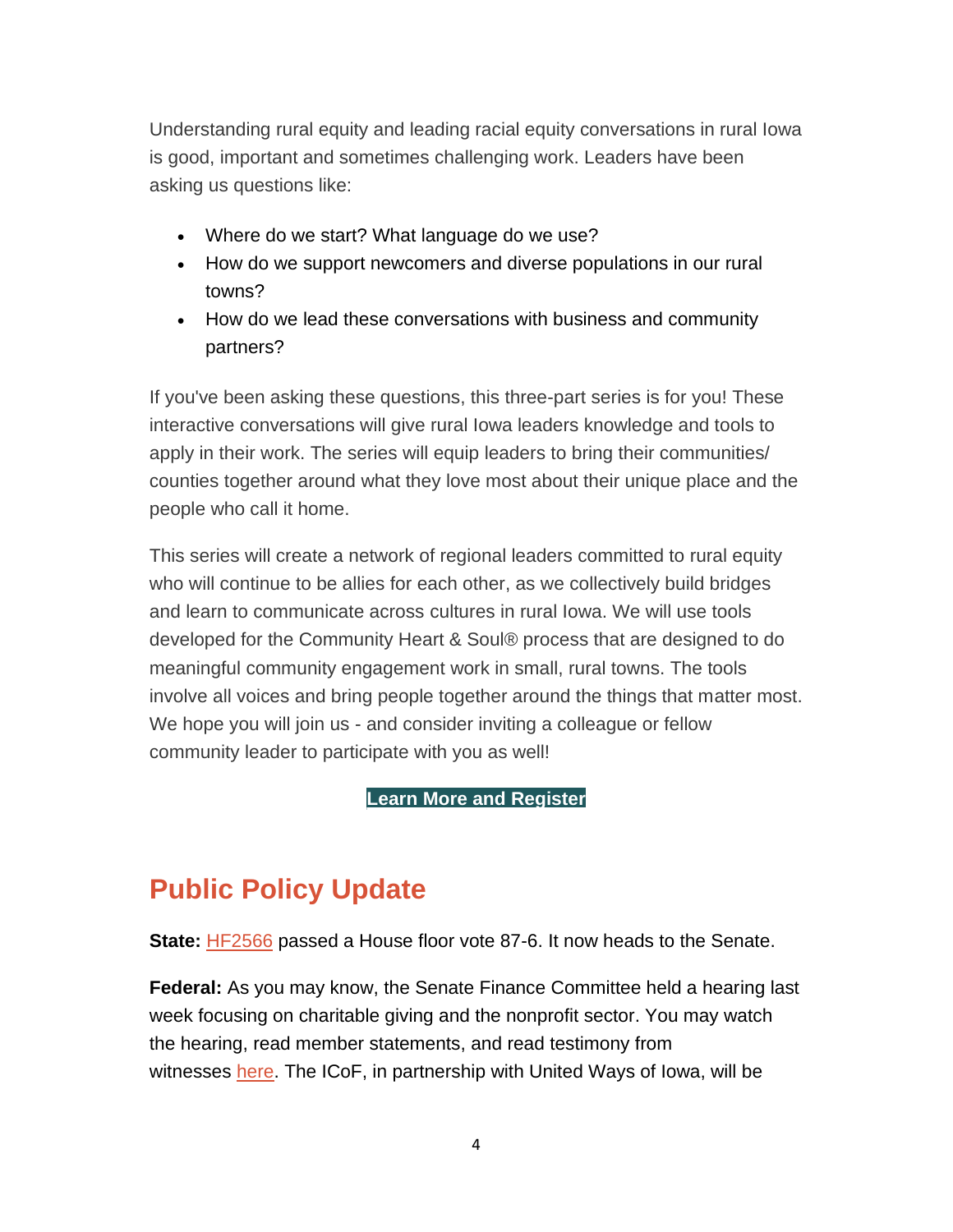submitting a statement to the Committee and directly to Senator Grassley's office this week. We encourage the following:

- support of the **Universal Giving Pandemic Response and Recovery Act [\(S. 618\)](https://www.congress.gov/bill/117th-congress/senate-bill/618);**
- support the retroactive restoration of the Employee Retention Tax Credit, as proposed in the bipartisan **ERTC Reinstatement Act [\(S.](https://www.congress.gov/bill/117th-congress/senate-bill/3625)  [3625\)](https://www.congress.gov/bill/117th-congress/senate-bill/3625)**; and
- an **increase the Volunteer Mileage Rate for nonprofit volunteer drivers** to the business rate (58.5 cents/mile) for 2022 and elimination of the tax on mileage reimbursements up to the business rate.

## **Foundations on the Hill Update**

Kari and Iowa foundation representatives will meet with each of Iowa's Congressional offices virtually next week as part of Foundations on the Hill.

# **2022 Grantmaker Salary & Benefits Survey Open**

The Council on Foundations' [Grantmaker Salary & Benefits Survey](https://www.cof.org/content/2022-grantmaker-salary-and-benefits-survey-gsb) provides the sector with the most comprehensive data on staff composition and compensation in the U.S. Grantmakers rely on this annual report to plan budgets, benchmark personnel policies and practices, determine salary levels for new and existing staff, and more. **Through our partnership with United Philanthropy Forum and the Council on Foundations, ICoF members that complete the survey will have direct access to the benchmarking tool and full report**. Those who do not complete the survey but wish to obtain benchmark data later will need to contact Kari. **We encourage all ICoF members to participate in the survey** — the greater the participation, the greater the insights for the entire field. The survey is open **until May 10.** COF membership is not required to participate.

## **[Take the GSB Survey](https://www.cof.org/content/2022-grantmaker-salary-and-benefits-survey-gsb)**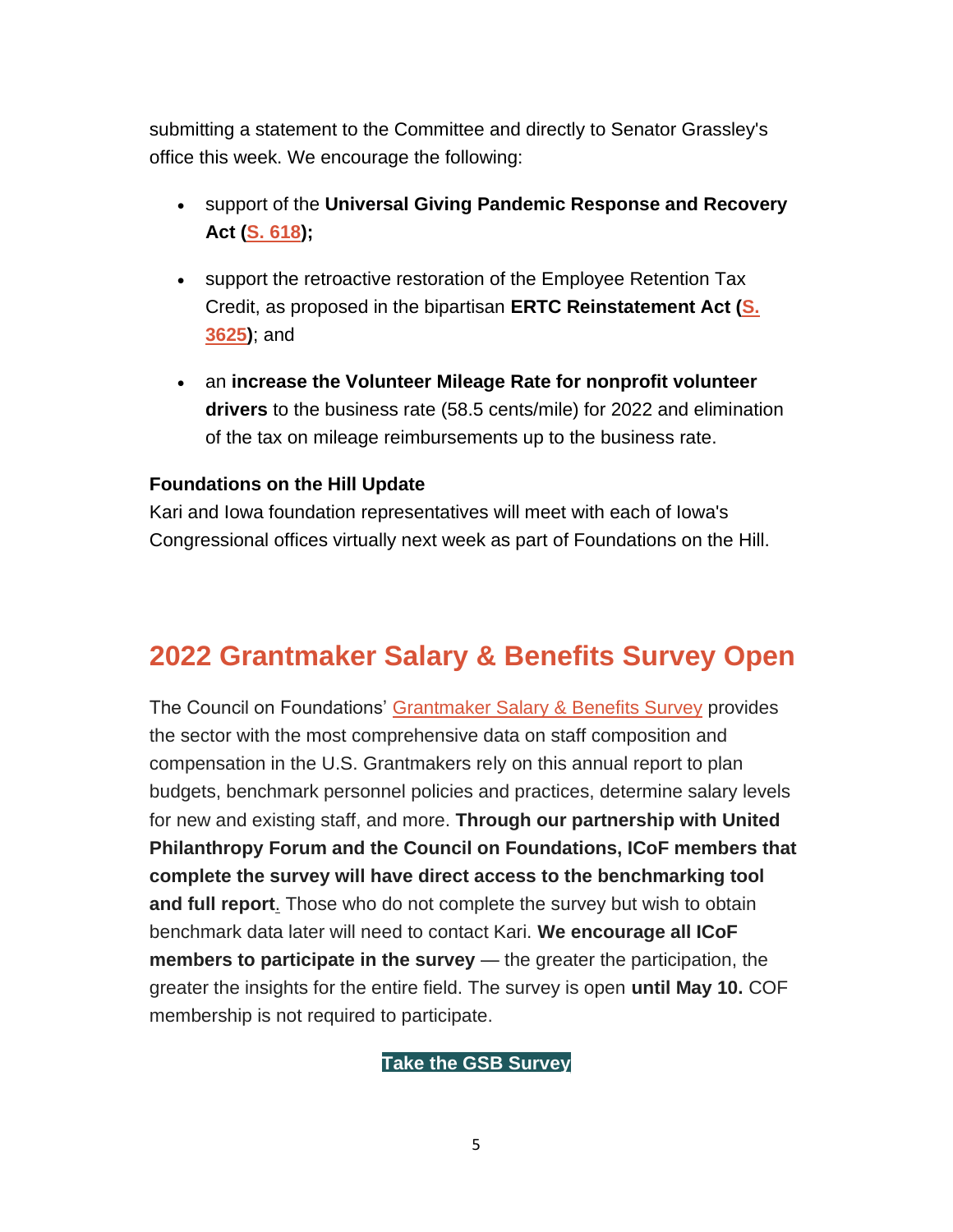# **COVID-19 Impact Survey**

The Iowa Economic Development Authority is once again partnering with the University of Northern Iowa to undertake a survey to assess the current economic conditions and ongoing impacts of the coronavirus pandemic on Iowa's businesses and nonprofit organizations. **Responses due by April 8.**

**[Take the COVID Impact Survey](https://uni.co1.qualtrics.com/jfe/form/SV_egMMlUr25eYYY3s)**

# **Grade-Level Reading Initiative Updates**

*Member Check-in Call*

April 14 | 12 pm | Zoom

Campaign communities will discuss planning for summer learning programs. If you have questions about GLR or need the Zoom login information, please [contact Becky Miles-Polka.](mailto:bmilespolka@gradelevelreading.net)

# **Resources**

## **Registration open for the Give Back Iowa Challenge**

Give Back Iowa is an eight-week competition running from April 1 - May 31, designed to engage Iowans in employer-supported volunteering. Learn more [here.](https://volunteerchallenge.iowa.gov/volunteer-challenge-employer-registration)

## **Volunteer Iowa Seeks Nominations for National Service Fellowship**

Community leaders representing rural areas or BIPOC populations are encouraged to apply. Nominations due April 12. [Learn more here](https://www.volunteeriowa.org/press-release/2022-03-21/volunteer-iowa-seeks-nominees-national-service-fellowship).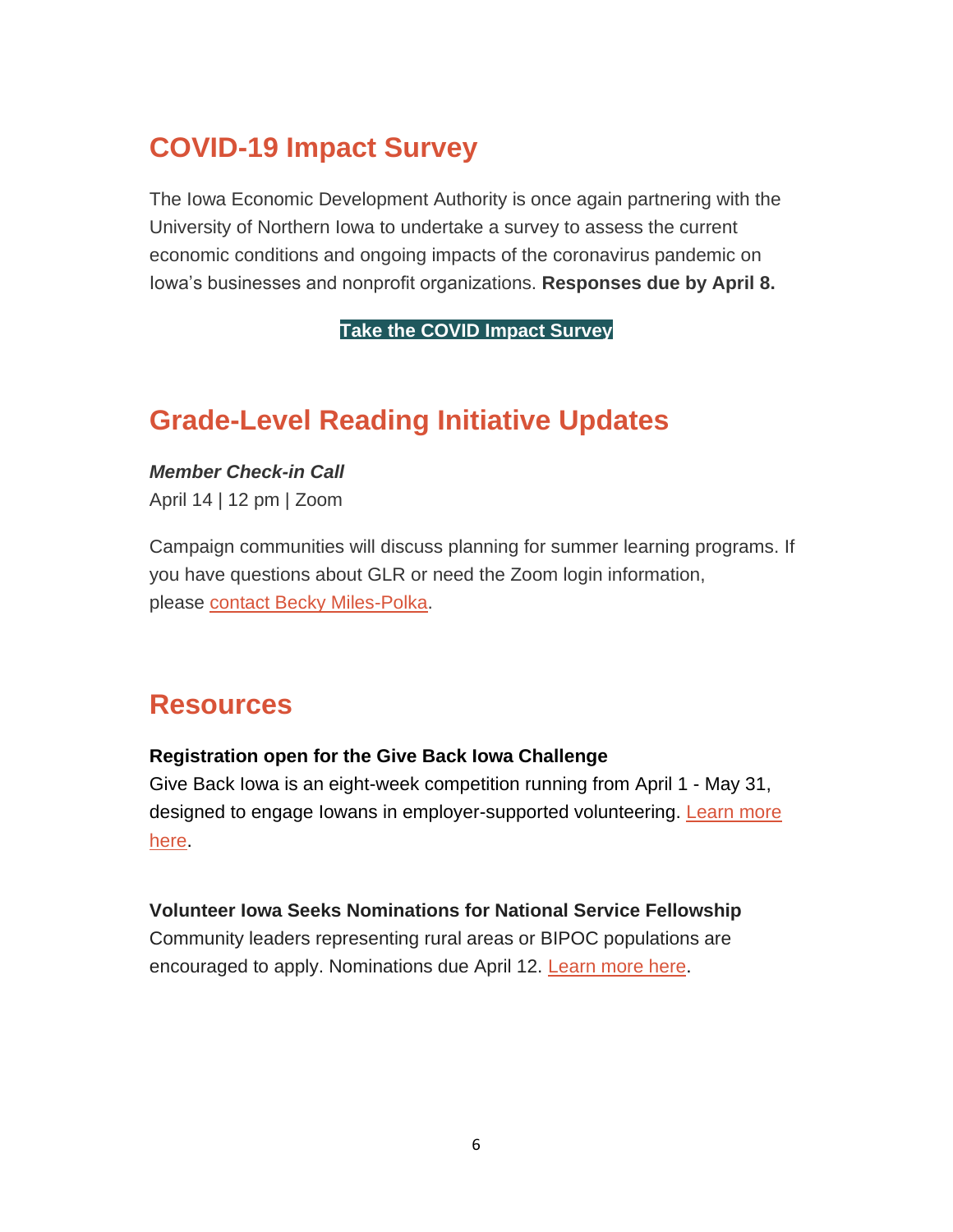#### **Iowa Arts Council Opens FY2023 Grants and Designations**

Get ready for new and returning grant offerings from the Iowa Department of Cultural Affairs beginning July 1. [Learn more here](https://www.iowaculture.gov/about-us/about/grants).

#### **Iowa Rural Development Summit '22**

The sixth Iowa Rural Development Summit will be held April 12-13 at the Gateway Hotel in Ames. [Learn more and register here.](https://iowardc.org/summit/)

# **Career Center Postings**

#### **Grant Program and Community Engagement Coordinator**

DRA (Dubuque Racing Association) *Full-time | Dubuque, IA with Remote options*

**Program Officer** Greater Cedar Rapids Community Foundation *Full-time | Cedar Rapids, IA*

#### **Charitable Giving Advisor**

Community Foundation of Greater Des Moines *Full-time | Des Moines, IA*

#### **Manager of Donor Relations and Data Services**

Community Foundation of Northeast Iowa *Full-time | Cedar Falls, IA*

**Assistant/Associate Director** University of Iowa - Larned A. Waterman Iowa Nonprofit Resource Center *Full-time | Iowa City, IA*

## **Investment Operations Analyst**

Grinnell College *Full-time | Grinnell, IA*

#### **Administrative Assistant - Grantmaking and Development**

Quad Cities Community Foundation *Full-time | Quad Cities/Bettendorf, IA*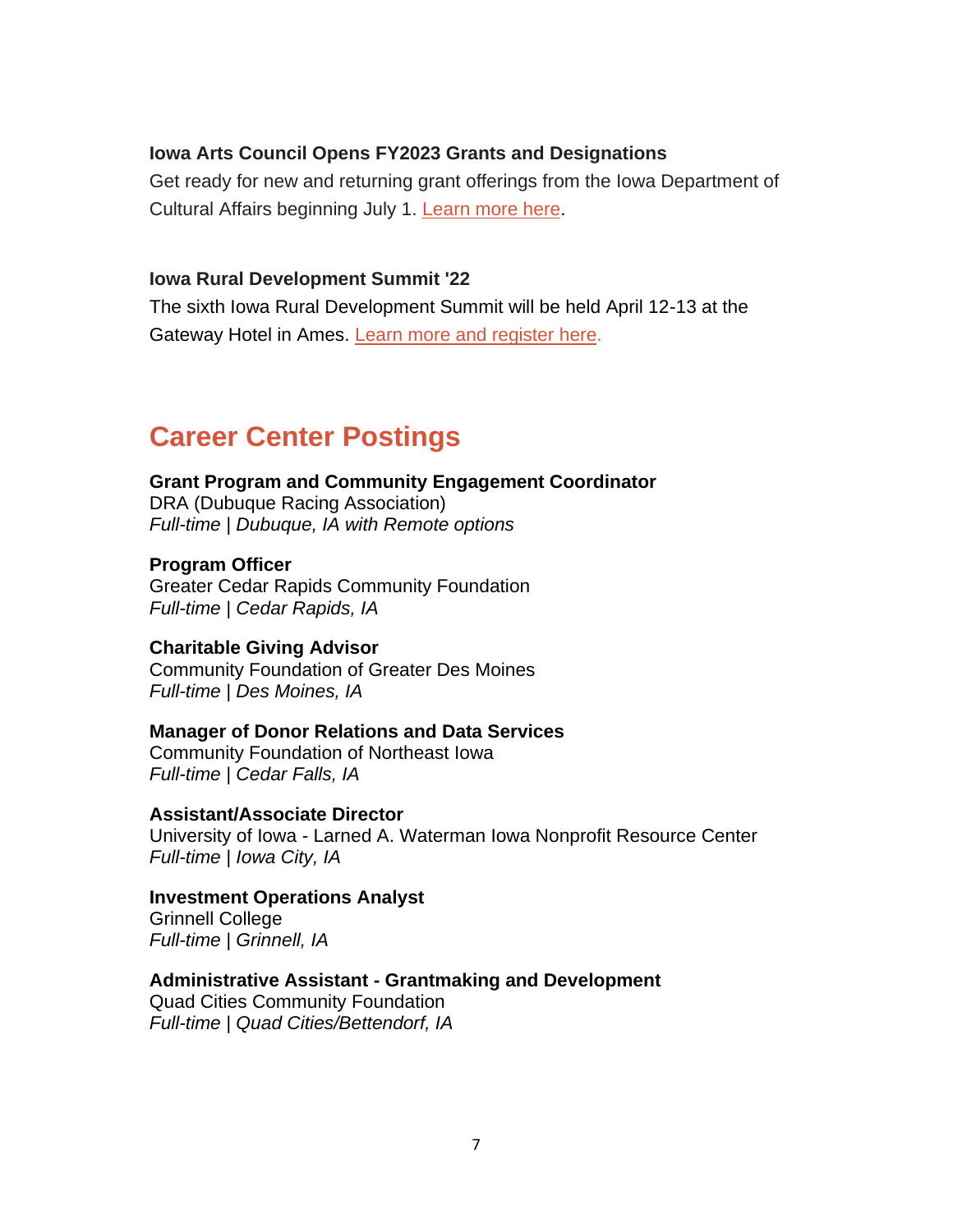**Development Officer - Gift Planning**

Iowa State University Foundation *Full-time | Ames, IA, hybrid work arrangement available*

**Executive Director** CEONet *Part-time | Remote*

**Program Officer** Humanities Iowa *Full-time | Remote (Iowa)*

*ICoF Member Benefit: We'll list your job openings for free! [Submit your posting here.](https://iowacounciloffoundations.org/submit-job/)*

**[Visit the Philanthropy Career Center](http://iowacounciloffoundations.org/career-center/)**

# **Educational Opportunities**

**Participatory Grantmaking and Trust-Based Philanthropy Webinar**

*Participatory Grantmaking Community and Trust-Based Philanthropy Project* Apr. 19 | 12:30 - 1:30 pm | Free

Participatory grantmaking and trust-based philanthropy have gained sectorwide recognition over the last several years as more and more funders explore ways to alleviate power imbalances by centering the expertise of nonprofit and community leaders. While the two approaches are neither identical nor mutually exclusive, they are grounded in many shared values: equity, relationship-building, power-sharing, and collaboration. As a result, many trustbased funders are exploring participatory grantmaking as a strategy to redistribute power; and on the flipside, many participatory grantmakers are exploring ways to embed trust-based grantmaking practices such as multi-year unrestricted funding and streamlined paperwork.

So what does it look like to do this well? This webinar explores the intersections of these two approaches, as well as the opportunities and challenges of taking an integrated approach.

**[Details and Registration](https://www.trustbasedphilanthropy.org/events/2022/4-19/tbp-pgm-joint-webinar)**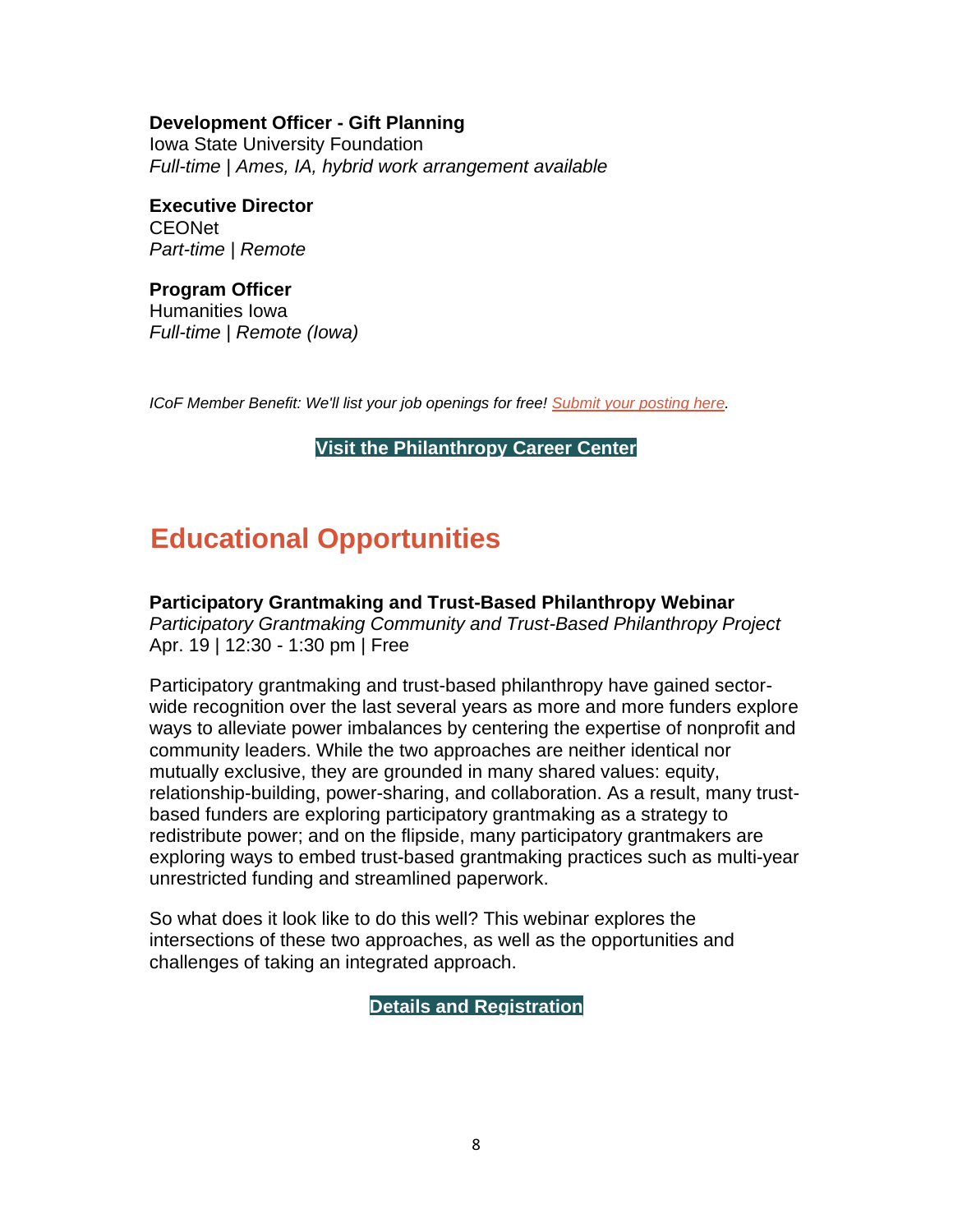#### **The Whole Story: Financial Analysis for Grantmakers**

*The Grantmaking School* Apr. 20-21 | 11:30 am - 3:30 pm | \$720-750

Financial Analysis for Grantmakers takes you on a deep dive to explore grant proposal financial review and analysis fundamentals, including organization and project budgets, financial statements, audits, and the IRS Form 990/990EZ.

This course is grounded in understanding and practicing financial analysis through an equity lens. Throughout each stage of the due diligence process, participants work together to analyze and interpret data relevant to a real-life proposal and arrive at a decision to recommend funding (or not).

This robust course provides grantmakers of any experience level with valuable tools and insights to facilitate funding decisions. Course content is consistently updated to account for changes in FASB regulations and the financial implications of current events.

**[Details and Registration](https://johnsoncenter.org/event/tgs042022/)**

# **Colleague Inquiry**

*Do you have a question for your philanthropy colleagues? Please [let us](mailto:info@iowacounciloffoundations.org?subject=Colleague%20Inquiry%20Request)  [know](mailto:info@iowacounciloffoundations.org?subject=Colleague%20Inquiry%20Request) and we will compile responses and resources from your peers across the state.*

**[Archived Colleague Inquiries](http://iowacounciloffoundations.org/administration/)**

# **ICoF Members Making Headlines**

**[Community Foundation of Carroll County](https://www.1380kcim.com/2022/02/23/community-foundation-of-carroll-county-awards-nearly-200000-in-2022-grants/)** awards nearly \$200K in grants

**[Iowa & Minnesota Campus Compact](https://iacampuscompact.org/resource-posts/campus-compact-and-tyson-foods-announce-2022-partners/)** and Tyson Foods announced 22 [nonprofit partners will receive nearly \\$100K to support 23 summer internships](https://iacampuscompact.org/resource-posts/campus-compact-and-tyson-foods-announce-2022-partners/)

**[Ottumwa Regional Legacy Foundation](https://www.ottumwacourier.com/news/legacy-donates-to-new-ocsd-learning-center/article_556a57fa-a0b9-11ec-989d-37f9c42f4f88.html)** awards more than \$600K to local [school district for new Learning Center](https://www.ottumwacourier.com/news/legacy-donates-to-new-ocsd-learning-center/article_556a57fa-a0b9-11ec-989d-37f9c42f4f88.html)